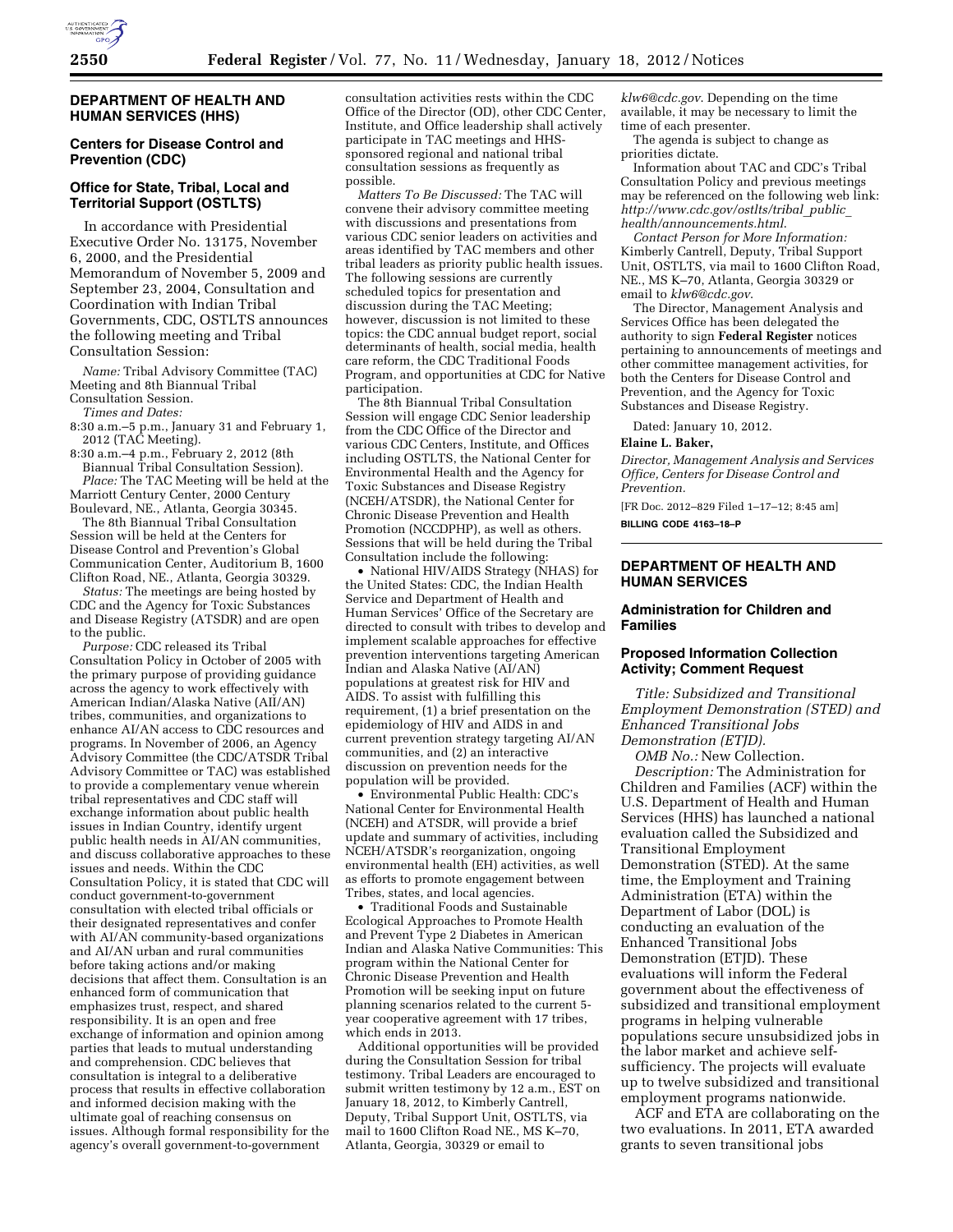programs as part of the ETJD, which is testing the effect of combining transitional jobs with enhanced services to assist ex-offenders and noncustodial parents improve labor market outcomes, reduce criminal recidivism, comply with child support orders and improve family engagement.

The STED and ETJD projects have complementary goals and are focusing on related program models and target populations. Thus, ACF and ETA have agreed to collaborate on the design of data collection instruments to promote consistency across the projects. In addition, two of the seven DOL-funded ETJD programs will be evaluated as part of the STED project.

The proposed information collection described here will be used for both the STED and ETJD projects. It is being submitted by ACF on behalf of both collaborating agencies.

There will be a total of twelve sites in the two projects combined. ACF and ETA estimate that 1,000 individuals will be randomly assigned at each site, for a total of 12,000 study participants across the two projects. In each site, 500 of these individuals will be assigned to the treatment group and 500 will be assigned to the control group.

Data for the study will be collected from the following three major sources:

1. *Baseline Forms.* Each subject will be asked to complete three forms upon entry into the study: (1) An informed consent form, which will require signature; (2) a contact sheet, which will obtain contact information for people who may help locate the subject for follow-up surveys; and (3) a baseline

information form, which will collect demographic data and information on the subject's work and education history.

2. *Follow-Up Surveys.* Follow-up telephone surveys will be conducted with all participants. There will be three follow-up surveys in each of the seven STED sites (including the two sites that are also part of ETJD), approximately 6, 12, and 24 months after study entry.

There will be up to three follow-up surveys, at approximately 6, 12 and 30 months, in the five ETJD sites that are not part of STED.

The 6-month survey is intended to gather information from treatment and control group members while treatment group members are still participating in—or have very recently completed—a subsidized job. It will focus on self efficacy, well-being, worksite experiences, and other domains that are most likely to be directly affected by employment. The 12-month survey will collect data on study participants' receipt of services and attainment of education credentials, labor market status, material hardship, household income, criminal justice, self-sufficiency and family engagement, including, child support payments and parent-child contact. Participants will again be contacted 24 or 30 months after random assignment to follow-up and measure progress on similar domains as were measured at the 12-month point. In addition to the surveys, each respondent will be contacted once by mail and asked to provide updated contact information.

3. *Implementation Research and Site Visits.* Data on the context for the programs and their implementation will be collected during two rounds of site visits to each of the twelve sites, including interviews, focus groups, and observations. These data will be supplemented by short questionnaires for program staff, clients, worksite supervisors, and participating employers, as well as a time study for program staff.

The purpose of this **Federal Register**  notice is to request approval of the baseline forms, the 6- and 12-month surveys, the implementation research protocols, and to request a waiver for subsequent 60-day notices for the other instruments listed above.

Under a related submission (OMB Number 0970–0384), a descriptive study of American Recovery and Reinvestment Act (ARRA)-funded subsidized employment programs has been released. The report can be found at *[http://www.acf.hhs.gov/programs/](http://www.acf.hhs.gov/programs/opre/welfare_employ/stedep/reports/tanf_emer_fund.pdf) opre/welfare*\_*[employ/stedep/reports/](http://www.acf.hhs.gov/programs/opre/welfare_employ/stedep/reports/tanf_emer_fund.pdf)  tanf*\_*emer*\_*[fund.pdf.](http://www.acf.hhs.gov/programs/opre/welfare_employ/stedep/reports/tanf_emer_fund.pdf)* 

### **Respondents**

The respondents to the baseline and follow-up surveys will be the study participants in the treatment and control groups. The respondents to the implementation research interviews and questionnaires will be program staff or employers who work with the subsidized employment programs, as well as clients participating in subsidized or transitional employment programs.

### ANNUAL BURDEN ESTIMATES

| Instrument                       | Annual<br>number of<br>respondents           | Number of<br>responses per<br>respondent | Average<br>burden hour<br>per response | Total annual<br>burden hours <sup>1</sup> |
|----------------------------------|----------------------------------------------|------------------------------------------|----------------------------------------|-------------------------------------------|
| <b>Participant Burden</b>        |                                              |                                          |                                        |                                           |
| <b>Staff and Employer Burden</b> | 1.667<br>4,000<br>1,867<br>3,200<br>40<br>80 |                                          | .17<br>.03<br>.5<br>.75<br>.75<br>.33  | 283<br>120<br>934<br>2.400<br>60<br>53    |
|                                  | 40                                           |                                          | .33                                    | 26                                        |
|                                  | 40<br>40<br>40<br>40                         |                                          | .33<br>.33                             | 26<br>26<br>40<br>80                      |

## *Estimated Total Annual Burden Hours:* 4,048.

In compliance with the requirements of Section 3506(c)(2)(A) of the

Paperwork Reduction Act of 1995, the Administration for Children and Families and the Employment and Training Administration are e soliciting

public comment on the specific aspects of the information collection described above. Copies of the proposed collection of information can be obtained and